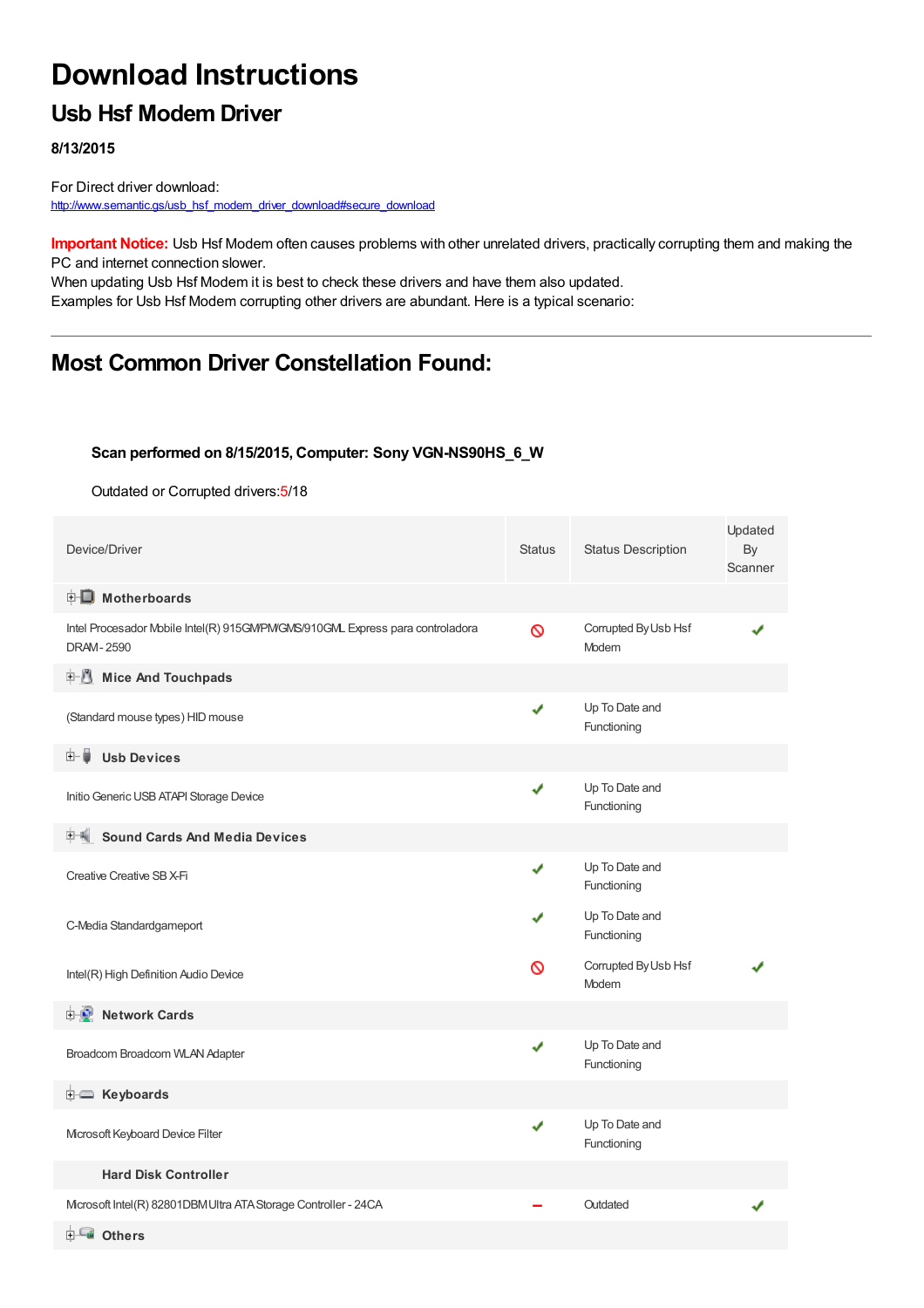| Nokia Nokia USB OBEX                                            |   | Up To Date and<br>Functioning |  |  |  |  |  |
|-----------------------------------------------------------------|---|-------------------------------|--|--|--|--|--|
| Nokia Nokia E52 USB OBEX                                        | ⊚ | Corrupted By Usb Hsf<br>Modem |  |  |  |  |  |
| ULi Intel(R) 82801DB/DBMUSB 2.0 Enhanced Host Controller - 24CD |   | Up To Date and<br>Functioning |  |  |  |  |  |
| <b>D</b> Cameras, Webcams And Scanners                          |   |                               |  |  |  |  |  |
| Canon Canon MP160                                               | ✔ | Up To Date and<br>Functioning |  |  |  |  |  |
| Video Cards                                                     |   |                               |  |  |  |  |  |
| NVIDIA NVIDIA GeForce4 MX 440                                   | J | Up To Date and<br>Functioning |  |  |  |  |  |
| <b>E</b> Input Devices                                          |   |                               |  |  |  |  |  |
| Logitech Logitech Optical Tilt Wheel Mouse                      | ✔ | Up To Date and<br>Functioning |  |  |  |  |  |
| <b>E-19 Port Devices</b>                                        |   |                               |  |  |  |  |  |
| D-Link MT65xx Preloader                                         | ✔ | Up To Date and<br>Functioning |  |  |  |  |  |
| <b>E</b> Monitors                                               |   |                               |  |  |  |  |  |
| Sony Digital Flat Panel (1024x768)                              | Ø | Corrupted By Usb Hsf<br>Modem |  |  |  |  |  |
| <b>E-6</b> Mobile Phones And Portable Devices                   |   |                               |  |  |  |  |  |
| <b>Acer NOKIA</b>                                               | J | Up To Date and<br>Functioning |  |  |  |  |  |

## **Usb Hsf Modem Driver Models:**

| <b>Driver Model</b>                  | <b>Original Upload Last</b><br><b>Date</b> | <b>Modification</b> | <b>Driver File</b>                 | <b>File</b><br><b>Size</b> | <b>Most Compatible</b><br><b>Computer Model</b> | <b>Availabilty To</b><br><b>Scanner</b> |
|--------------------------------------|--------------------------------------------|---------------------|------------------------------------|----------------------------|-------------------------------------------------|-----------------------------------------|
| Usb Hsf Modem 82878 10/11/2014       |                                            | 8/10/2015           | usb hsf modem-<br>82878.exe        | 62kb                       | Lenovo ThinkPad X200,                           | ✔                                       |
| <b>Usb Hsf Modem</b><br>T23906       | 11/10/2014                                 | 8/8/2015            | usb_hsf_modem-<br>t23906.exe       |                            | 101kb Acer TravelMate 8371,                     | ✔                                       |
| <b>Usb Hsf Modem</b><br>A301.12.18   | 11/14/2014                                 | 8/7/2015            | usb_hsf_modem-<br>a301.12.18.exe   |                            | 155kb IBM6204EBC.                               | ✔                                       |
| <b>Usb Hsf Modem</b><br>J721.108     | 7/31/2014                                  | 8/4/2015            | usb hsf modem-<br>j721.108.exe     |                            | 197kb HPD5468AT-ABA GX768AA,                    | ✔                                       |
| <b>Usb Hsf Modem</b><br>2.10741.1    | 10/4/2014                                  | 8/6/2015            | usb hsf modem-<br>2.10741.1.exe    | 27kb                       | <b>VIA 7VTXH</b>                                | ✔                                       |
| <b>Usb Hsf Modem</b><br>W1.14044     | 12/20/2014                                 | 8/6/2015            | usb_hsf_modem-<br>w1.14044.exe     | 117kb                      | National NI PXI-8106 Embedded<br>Controlle.     |                                         |
| <b>Usb Hsf Modem</b><br>831.172.1    | 8/3/2014                                   | 8/7/2015            | usb hsf modem-<br>831.172.1.exe    |                            | 124kb HPP6580t,                                 | ✔                                       |
| <b>Usb Hsf Modem</b><br>1.11.1328    | 12/16/2014                                 | 8/10/2015           | usb hsf modem-<br>1.11.1328.exe    | 61kb                       | Acer C-VX2611G,                                 | ✔                                       |
| <b>Usb Hsf Modem</b><br>81.1427      | 10/26/2014                                 | 8/9/2015            | usb hsf modem-<br>81.1427.exe      | 55kb                       | HPEG211AA-ABG m7288a.                           | ✔                                       |
| Usb Hsf Modem 42724 12/24/2014       |                                            | 8/12/2015           | usb hsf modem-<br>42724.exe        | 46kb                       | HP Compac Presario CQ57 Notebook<br>PC.         | ✔                                       |
| <b>Usb Hsf Modem</b><br>Z1.1222.11.1 | 12/31/2014                                 | 8/10/2015           | usb_hsf_modem-<br>z1.1222.11.1.exe | 71kb                       | Packard Bell IPower X9274,                      | ✔                                       |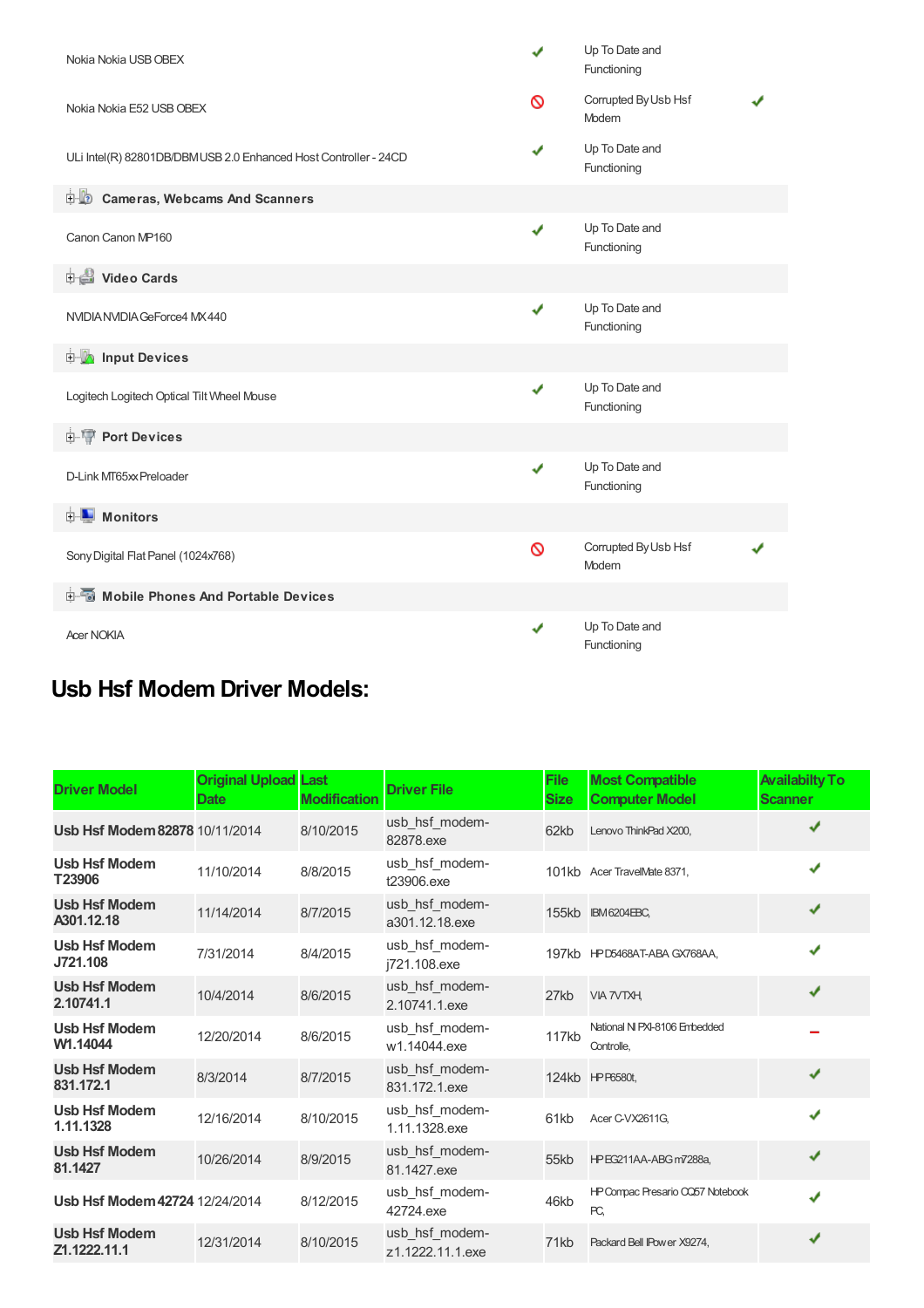| <b>Usb Hsf Modem</b><br>2.1362.10    | 9/25/2014  | 8/9/2015  | usb_hsf_modem-<br>2.1362.10.exe                             |              | 113kb Panasonic CF-W8FWDAJR,             |   |
|--------------------------------------|------------|-----------|-------------------------------------------------------------|--------------|------------------------------------------|---|
| <b>Usb Hsf Modem</b><br>70202.1      | 7/23/2014  | 8/10/2015 | usb hsf modem-<br>70202.1.exe                               |              | 216kb Dell Precision WorkStation 420 MT, | ✔ |
| <b>Usb Hsf Modem</b><br>Y70333       | 9/28/2014  | 8/7/2015  | morcirure-y70333.exe                                        |              | 108kb Fujitsu CELSIUS M730powe,          | ✔ |
| <b>Usb Hsf Modem 30888 1/27/2015</b> |            | 8/6/2015  | usb_hsf_modem-<br>30888.exe                                 | 93kb         | Fujitsu M6VCG,                           | ✔ |
| <b>Usb Hsf Modem</b><br>722.140      | 1/29/2015  | 8/8/2015  | usb_hsf_modem-<br>722.140.exe                               |              | 175kb HPDT172A-ABZ t328.it,              | ✔ |
| <b>Usb Hsf Modem</b><br>61.1863      | 9/22/2014  | 8/11/2015 | usb_hsf_modem-<br>61.1863.exe                               |              | 124kb BYTSPD ByteSpeed LLC,              | ✔ |
| <b>Usb Hsf Modem</b><br>61.102.19    | 10/31/2014 | 8/5/2015  | usb_hsf_modem-<br>61.102.19.exe                             |              | 109kb NEC PC-LL550RG1TB,                 | ✔ |
| <b>Usb Hsf Modem</b><br>21.1723      | 12/22/2014 | 8/9/2015  | gboyvti-21.1723.exe                                         | <b>148kb</b> | Compag PS165AA-AB3 SR1307AL<br>FD440,    | ✔ |
| <b>Usb Hsf Modem</b><br>1.13636      | 9/8/2014   | 8/3/2015  | usb hsf modem-<br>1.13636.exe                               | 40kb         | LG S1-P655R1,                            | ✔ |
| <b>Usb Hsf Modem</b><br>X62862       | 8/19/2014  | 8/10/2015 | usb_hsf_modem-<br>x62862.exe                                | 35kb         | Fujitsu FM/NT5FT4,                       | ✔ |
| <b>Usb Hsf Modem</b><br>2.11.1264    | 11/23/2014 | 8/6/2015  | usb hsf modem-<br>2.11.1264.exe                             |              | 140kb WIFRO WIV52K55-0126,               | ✔ |
| <b>Usb Hsf Modem</b><br>C2.132.12.19 | 12/21/2014 | 8/10/2015 | usb_hsf_modem-<br>c2.132.12.19.exe                          |              | 191kb Panasonic CF-T5MWJTFBF,            | ✔ |
| <b>Usb Hsf Modem</b><br>2302.13      | 10/20/2014 | 8/10/2015 | yzhfnlv-2302.13.exe                                         | 45kb         | Panasonic CF-19AHNAHFL,                  | ✔ |
| Usb Hsf Modem 43970 9/24/2014        |            | 8/12/2015 | usb_hsf_modem-<br>43970.exe                                 | 37kb         | WIFRO WSG52K55W7-0226,                   | ✔ |
| <b>Usb Hsf Modem</b><br>1.11.1269    | 2/2/2015   | 8/5/2015  | kxjiw-1.11.1269.exe                                         | 22kb         | Packard Bell ISTART MC 9100 AIO EU,      | ✔ |
| <b>Usb Hsf Modem</b><br>1.13600      | 7/31/2014  | 8/11/2015 | vspptho-1.13600.exe                                         |              | 100kb LGLW65-K5JY,                       | ✔ |
| <b>Usb Hsf Modem</b><br>K1.1202.11.1 | 7/31/2014  | 8/10/2015 | irtbysmo-k1.1202.11.1.exe 152kb IBMSystemx3200 MB-[7328EBG, |              |                                          | ✔ |
| Usb Hsf Modem 2426 11/5/2014         |            | 8/10/2015 | usb hsf modem-2426.exe 176kb Lanix LANIX CORP 4030,         |              |                                          | ✔ |
| <b>Usb Hsf Modem</b><br>V3961.1      | 11/24/2014 | 8/8/2015  | usb hsf modem-<br>v3961.1.exe                               | 60kb         | Panasonic CF-30F3SAXAM                   | ✔ |
| <b>Usb Hsf Modem</b><br>1.1682       | 1/18/2015  | 8/7/2015  | usb_hsf_modem-<br>1.1682.exe                                | 50kb         | Fujitsu FMVF52CTWG,                      | ✔ |
| <b>Usb Hsf Modem</b><br>31.1632.1    | 11/1/2014  | 8/8/2015  | dxtga-31.1632.1.exe                                         |              | 187kb LGP1-P7200M                        | ✔ |
| <b>Usb Hsf Modem</b><br>U41.12.11.17 | 11/28/2014 | 8/11/2015 | usb_hsf_modem-<br>u41.12.11.17.exe                          |              | 137kb HPKJ416AA-AB4 m9298d,              | ✔ |
| <b>Usb Hsf Modem</b><br>O82338       | 1/4/2015   | 8/9/2015  | usb_hsf_modem-<br>o82338.exe                                | 57kb         | Compaq PJ688AV-ABA SR1005T<br>NA440,     | ✔ |
| Usb Hsf Modem 42926 7/29/2014        |            | 8/12/2015 | usb_hsf_modem-<br>42926.exe                                 |              | 138kb Sony VGC-LS21N,                    | ✔ |
| Usb Hsf Modem 33489 11/24/2014       |            | 8/12/2015 | usb_hsf_modem-<br>33489.exe                                 |              | 125kb Sony VPCEB1E1E,                    | ✔ |
| <b>Usb Hsf Modem</b><br>21.196       | 8/5/2014   | 8/10/2015 | usb_hsf_modem-<br>21.196.exe                                |              | 103kb Lenovo ThinkPad W520,              | ✔ |
| Usb Hsf Modem 33479 8/8/2014         |            | 8/8/2015  | ioiekwgn-33479.exe                                          |              | 116kb TCL N700,                          | ✔ |

### **Typical Driver constellation for scanned computers:**

#### **Data derived from 1046 scans made on these 475 computers from 10/3/2014 to 7/31/2015:**

Sony VGNFW590G, Sony VGN-TZ17TN\_N, Sony PCG-GRT270, HP610-1110es, Toshiba SATELLITE C855-1QG, HP HPE-430it, Lenovo ThinkStation D30, Sony VGN-CS190N, Sony VGN-Z90NS, Positivo POS-EC945AL, Motion J3400, Panasonic CF-W2FWPAXP, Sony VGX-XL2A, Seneca Pro52700, NEC VERSAL2100 RND41065495, Sony VGN-FE51B\_H, HP GZ729AAR-ABA a6317c, Lenovo 20AUA02MMB, HP Presario C500, HP FK935AA-ABG IQ515a, Toshiba Satellite A130, Acer Veriton S480G, SonyVPCW12S1R, SonyVGN-FW17GU\_H, ASUSK52JT, SonyVGN-NS190J, MSI MS-7733, Packard Bell IMEDIAD3013, SonyVGN-TZ36L\_B, SOTEC WGSeries, Toshiba SATELLITE C870-15M, HP D7217M-ABA 533, Lenovo 099343G, HP HP HDX 16, Sony VGN-CS16G\_R, HP EJ237AA-ABF w5267.f, HP 27-1015ef, Lenovo 6075Y74, Fujitsu ESPRIMOMobile X9510, Epson Endeavor MT8800, Fujitsu CELSIUSR920 POWER, Lenovo ThinkCentre A62, SonyVGN-FE90PS, SonyVGN-